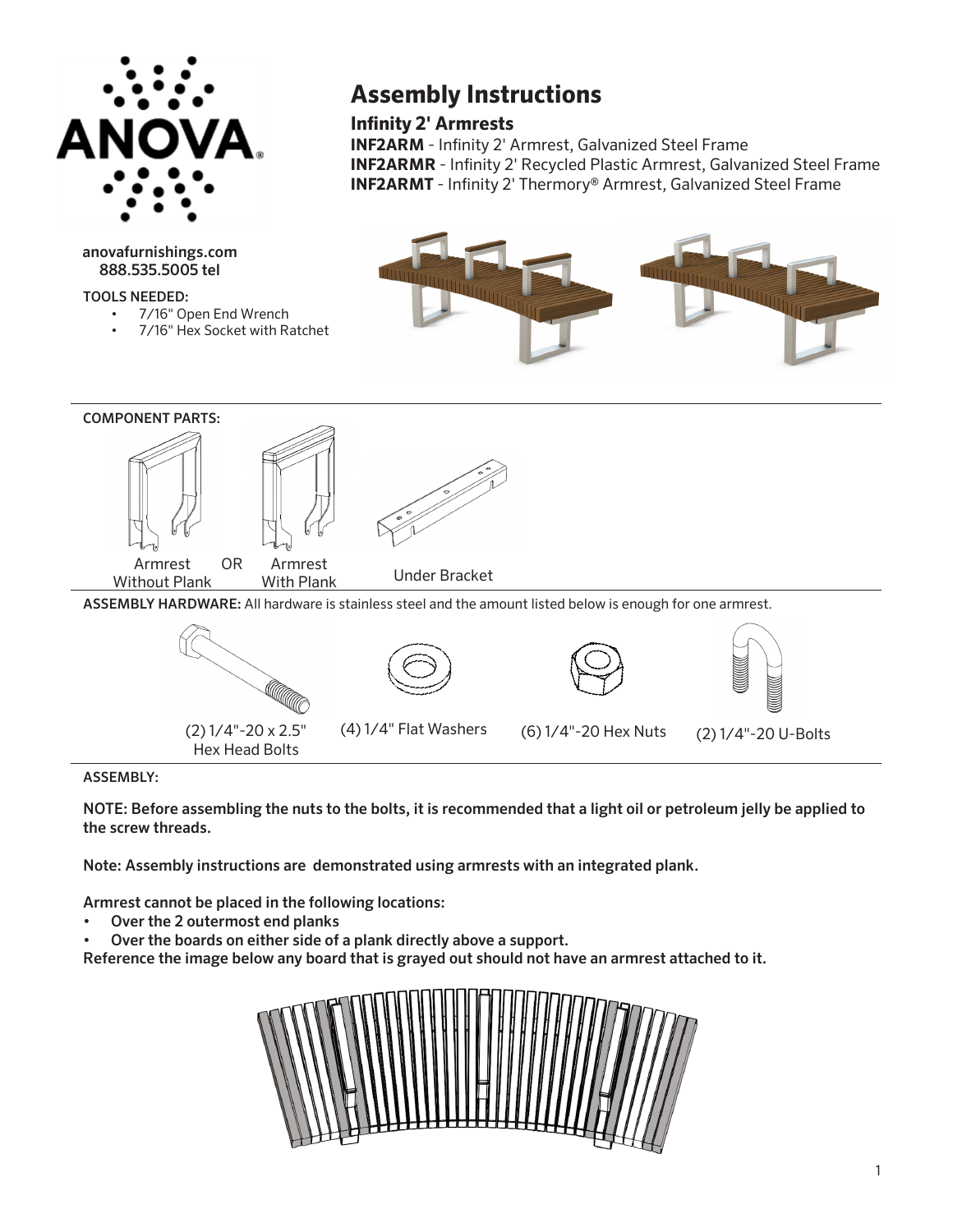## How to Assemble an Armrest Over Rectangular or U-Shaped Supports

1. Drop armrest down over the plank directly above the support so the tabs straddle the plank.



2. Align holes on armrest with holes on the support.



3. Insert two  $1/4$ "-20 x 2.5" bolts with washers through armrest and support.

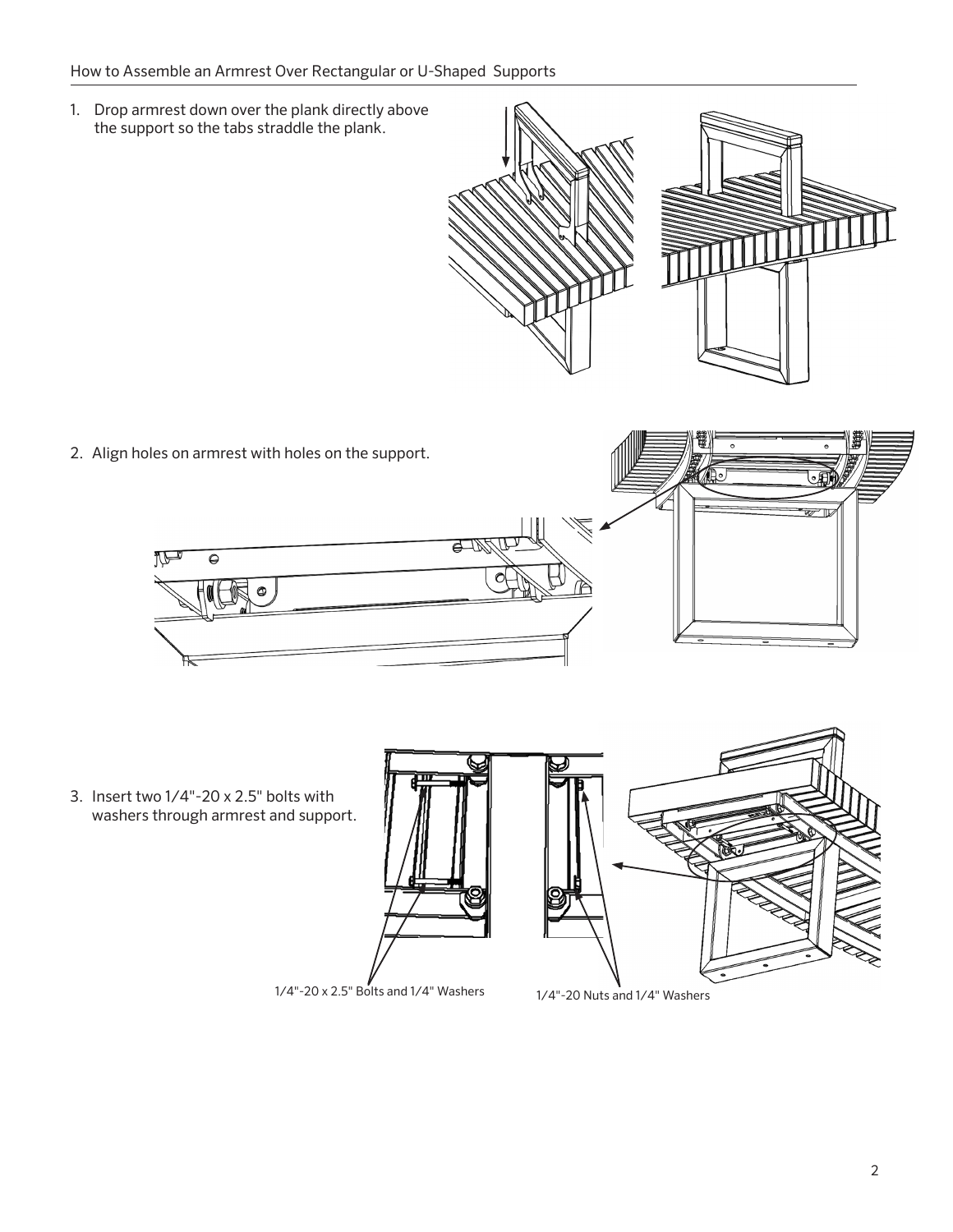4. Secure bolts with washers and 1/4"-20 nuts.



- 5. Discard the under bracket and all remaining hardware.
- 6. After two weeks, retighten all of the hardware.

How to Assemble an Armrest Over a Non-Support Plank

1. Drop armrest down over the plank so the tabs straddle the plank.



2. Locate under bracket and insert the threaded ends of the u-bolts through the slots in the bottom and attach the 1/4"-20 nuts provided loosely.



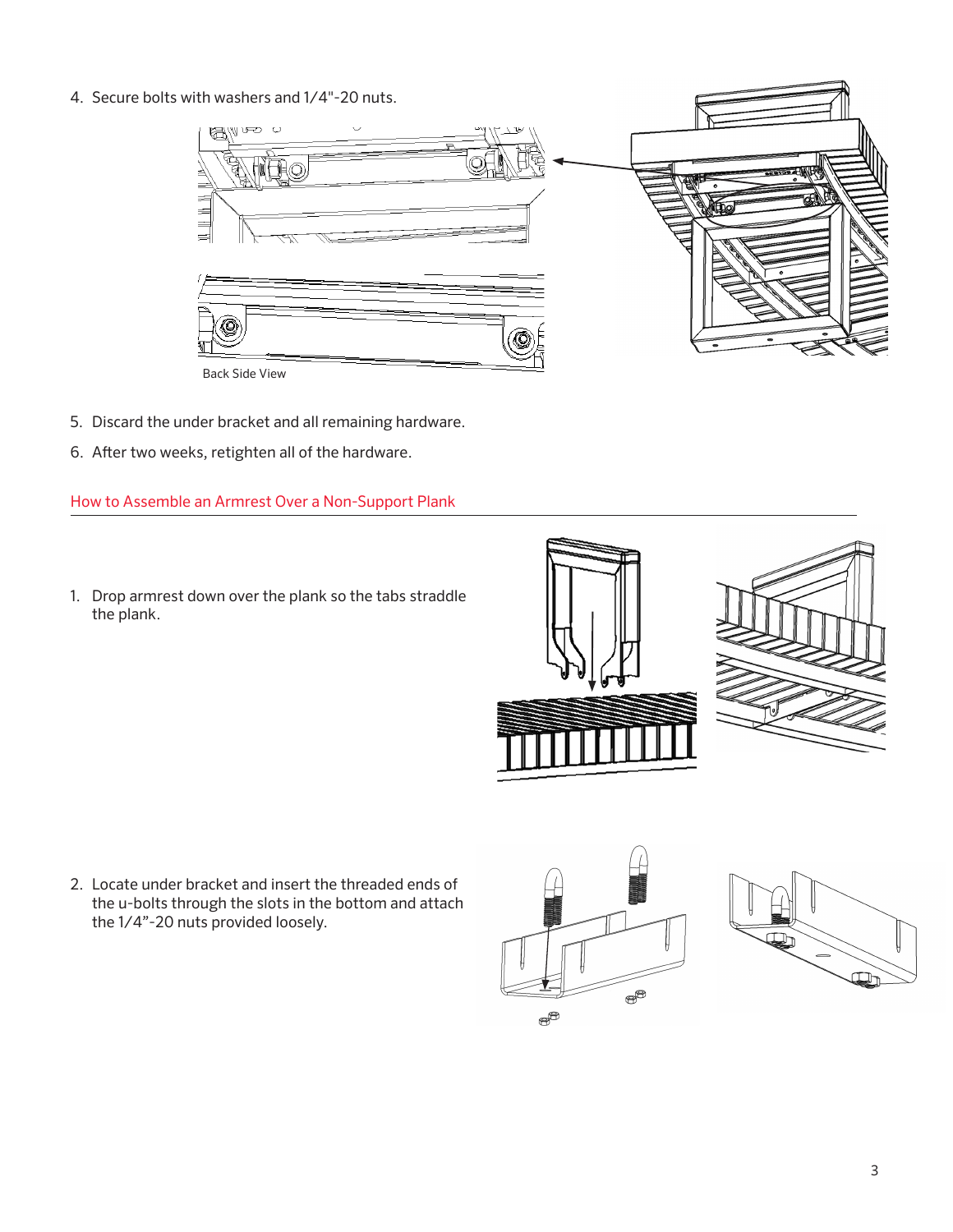3. On the underside of the bench, slide the under bracket in between the tabs of the armrest and slide the bracket up until it makes contact with the under support of the bench.

4. Locate a 1/4"-20 x 2.5" bolt and washer, guide them through the holes in the armrest and the slot on the under bracket while pushing up on the u-bolt so the 1/4"-20 2.5" bolt goes under the u-bolt. Repeat for the other side.

1/4"-20 x 2.5" Bolts and 1/4" Washers

1/4"-20 Nuts and 1/4" Washers

Tabs

Bracket

5. Secure the bolts with 1/4"-20 nuts and washers tighten finger tight.

- 6. Tighten the nuts on the u-bolts to provide clamping force.
- 7. Tighten the 1/4-20 x 2.5 bolts and nuts.
- 8. After two weeks, retighten all of the hardware.



Bracket is hidden to show the hardware assembly